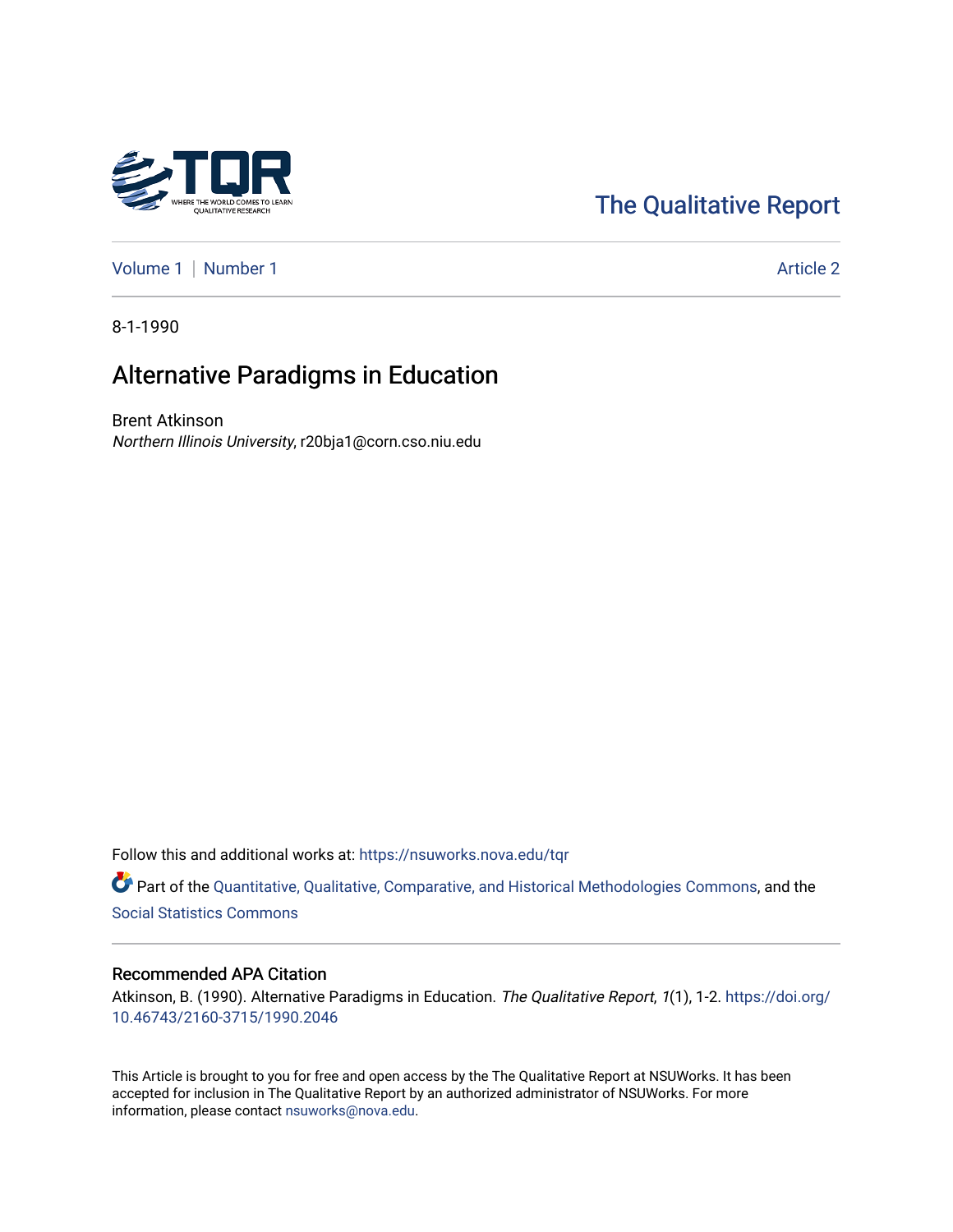

# Alternative Paradigms in Education

# Keywords

education paradigms

## Creative Commons License



This work is licensed under a [Creative Commons Attribution-Noncommercial-Share Alike 4.0 License](https://creativecommons.org/licenses/by-nc-sa/4.0/).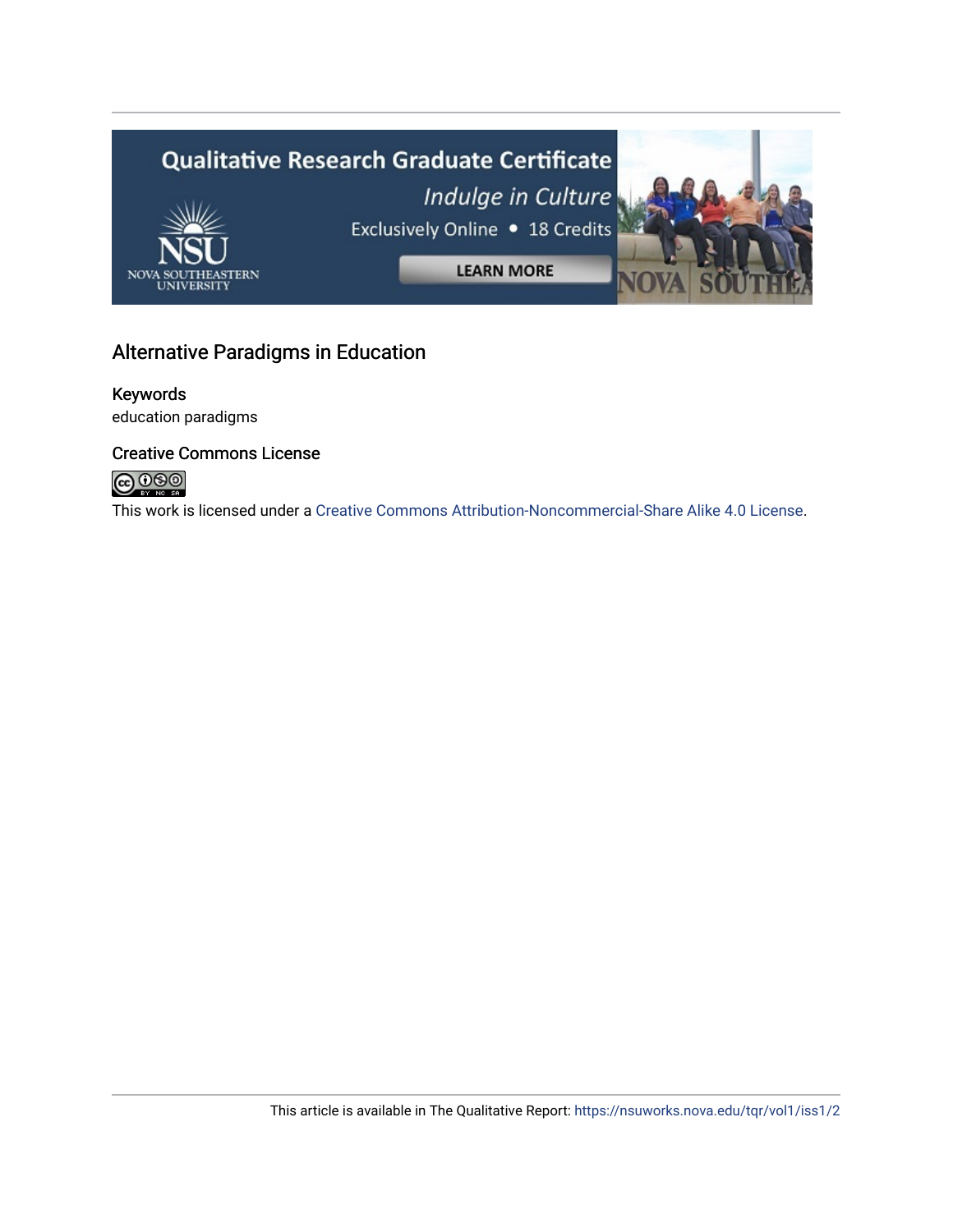## **Alternative Paradigms in Education**

## **by Brent Atkinson**

*The Qualitative Report*, Volume 1, Number 1, Summer, 1990

A new book will be released by Sage Publications this autumn (1990) titled, *The Paradigm Dialog* (edited by Egon Guba). The book contains papers given at a remarkable conference I attended last year called "Alternative Paradigms in Social Inquiry," which preceded the annual meeting at the American Educational Research Association in San Francisco.

As interest in qualitative research has mushroomed in the field of education, it has become evident that qualitative researchers vary widely regarding basic assumptions they hold about the nature of "knowledge," and the role that researchers play in the development of knowledge. This has made for quite a bit of confusion and frustration in conversations between qualitative researchers. The "Alternative Paradigms" conference was designed to clarify differences and generate dialogue between representatives of three paradigms that have emerged as alternatives to the conventional positivist paradigm: post-positivist, critical science, and constructivism.

Following keynote addresses given by Denis Phillips (representing "post- positivism"), Thomas Popkewitz (representing "critical science"), and Yvonna Lincoln (representing "constructivism"), a series of papers were given clarifying how each paradigm addresses the following issues: accommodation between paradigms; the accumulation of knowledge; criteria for addressing quality of research; values in research; ethical considerations in research; methodological considerations; strategies for implementing research; and implications for training future researchers. Each of these papers were then critiqued by other prominent qualitative researchers in education. Finally, discussion was promoted regarding issues raised in each paper.

Participating in this conference was a fascinating experience for me. Like many family therapists, in recent years I have recognized how deep, paradigmatic assumptions about knowledge inform and influence my practice. After attending this conference I'd say its possible that on the average, practicing family therapists may be more familiar with paradigm alternatives than practicing educators. However, it also seemed clear to me that family therapy researchers have devoted considerably less energy to the task of exploring research applications of alternative paradigms than have their colleagues in education.

While some qualitative researchers in education have made deliberate, informed choices to ground their research in positivist assumptions, many have incorporated qualitative methods into a positivist framework by default, because they have not had the opportunity to explore paradigmatic alternatives that have arisen in recent decades. *The Paradigm Dialog* will contribute much toward paradigmatic clarification and informed choices among qualitative researchers in education. This book may similarly aid family therapy researchers who are interested in qualitative inquiry.